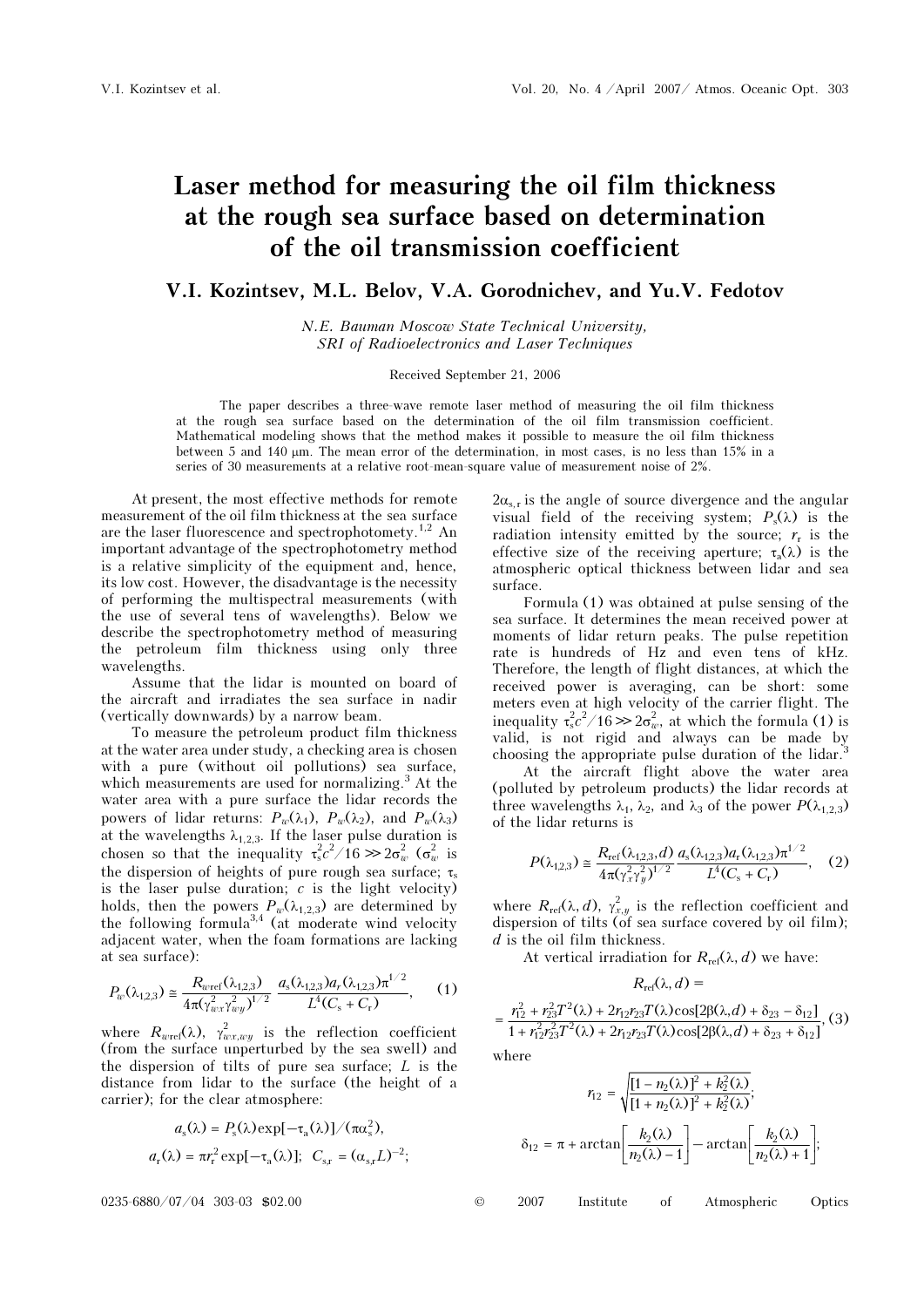$$
\beta(\lambda, d) = \frac{2\pi d}{\lambda} n_2(\lambda);
$$
  
\n
$$
\delta_{23} = \arctan\left[\frac{k_2(\lambda) - k_3(\lambda)}{n_2(\lambda) - n_3(\lambda)}\right] - \arctan\left[\frac{k_2(\lambda) + k_3(\lambda)}{n_2(\lambda) + n_3(\lambda)}\right];
$$
  
\n
$$
r_{23} = \sqrt{\frac{[n_2(\lambda) - n_3(\lambda)]^2 + [k_2(\lambda) - k_3(\lambda)]^2}{[n_2(\lambda) + n_3(\lambda)]^2 + [k_2(\lambda) + k_3(\lambda)]^2}};
$$
  
\n
$$
T(\lambda) = \exp\left(-\frac{4\pi k_2(\lambda)d}{\lambda}\right);
$$

 $n_{2,3}(\lambda)$ ,  $k_{2,3}(\lambda)$  are the indices of refraction and the absorption of oil and water;  $r_{12}$ ,  $r_{23}$  are the reflection coefficients at the "air-oil" and "oil-water" boundaries of the media.

The signals  $P(\lambda_{1,2,3})$  are normalized to  $P_w(\lambda_{1,2,3})$ :

$$
\tilde{P}(\lambda_{1,2,3}) = \frac{P(\lambda_{1,2,3})}{P_w(\lambda_{1,2,3})} = \frac{R_{\text{ref}}(\lambda_{1,2,3}, d)}{R_{\text{over}}(\lambda_{1,2,3})} \frac{(\gamma_{wx}^2 \gamma_{wy}^2)^{1/2}}{(\gamma_x^2 \gamma_y^2)^{1/2}}.
$$
 (4)

The wavelength  $\lambda_3$  is chosen to be equal to 3.41  $\mu$ m, where the oil absorption peak exists.<sup>5</sup> Therefore, at  $\lambda_3 \approx 3.41 \text{ }\mu\text{m}$ , because of large oil absorption (i.e., small value of  $T$ ), when the oil film thicknesses is more than  $4-5 \mu m$ , we have: First properties in small value of *T*), when the oil film<br>thesses is more than  $4-5 \mu m$ , we have:<br> $R_{ref}(\lambda_3, d) \approx r_{12}^2(\lambda_3)$ .<br>Further we normalize the signals  $\tilde{P}(\lambda_{12})$  to  $\tilde{P}(\lambda_3)$ :

$$
R_{\text{ref}}(\lambda_3, d) \cong r_{12}^2(\lambda_3).
$$

$$
R_{\text{ref}}(\lambda_3, d) \cong r_{12}^2(\lambda_3).
$$
  
Further we normalize the signals  $\tilde{P}(\lambda_{1,2})$  to  $\tilde{P}(\lambda_3)$ :  

$$
\tilde{\tilde{P}}(\lambda_{1,2}) = \frac{\tilde{P}(\lambda_{1,2})}{\tilde{P}(\lambda_3)} \cong R_{\text{ref}}(\lambda_{1,2}, d)K_{1,2},
$$
 (5)

where

$$
K_{1,2} = \frac{r_{13}^2(\lambda_3)}{r_{13}^2(\lambda_{1,2})r_{12}^2(\lambda_3)}.
$$

The formula (5) for normalized signals  $\tilde{P}(\lambda_{1,2})$ can be represented in the form:

$$
\tilde{\tilde{P}}(\lambda_{1,2})K_{1,2}^{-1} \cong r_{12}^2(\lambda_{1,2}) + r_{23}^2(\lambda_{1,2})T^{2w_{1,2}} +
$$

 $+2r_{12}(\lambda_{1,2})r_{23}(\lambda_{1,2})T^{\omega_{1,2}}\cos\left[4\pi n_{2}(\lambda_{1,2})d/\lambda_{1,2}+\Delta_{1}(\lambda_{1,2})\right]$ 

$$
\angle \{1 + r_{12}^2(\lambda_{1,2})r_{23}^2(\lambda_{1,2})T^{2w_{1,2}} + 2r_{12}(\lambda_{1,2})r_{23}(\lambda_{1,2})T^{w_{1,2}} \times \times \cos[4\pi n_2(\lambda_{1,2}) d/\lambda_{1,2} + \Delta_2(\lambda_{1,2})]\},
$$
 (6)

where  $\Delta_{1,2}(\lambda) = \delta_{23}(\lambda) \pm \delta_{12}(\lambda);$   $T = T(\lambda_1);$   $w_1 = 1;$ and  $w_2 = k_2(\lambda_2)\lambda_1/[k_2(\lambda_1)\lambda_2]$ .

The system of equations (6) contains only one unknown value (the film thickness  $d$ ) but due to  $d$ entering trigonometric functions, we fail to determine it uniquely. However, equation (6) allow exclusion of the trigonometric functions, if  $\lambda_1$  and  $\lambda_2$  are chosen in some special way. Now we select  $\lambda_1$  and  $\lambda_2$  from the condition  $2\varphi_1 = \varphi_2$ , where

$$
\varphi_1=\frac{4\pi n_2(\lambda_1)d}{\lambda_1}, \ \ \varphi_2=\frac{4\pi n_2(\lambda_2)d}{\lambda_2}.
$$

To fulfill this condition, we have

$$
\cos\left[\frac{4\pi n_2(\lambda_2)d}{\lambda_2}\right] = 2\cos^2\left[\frac{4\pi n_2(\lambda_1)d}{\lambda_1}\right] - 1. \tag{7}
$$

Using Eq. (7) for excluding trigonometric functions from Eq. (6), we can derive the relationship connecting the measurements at  $\lambda_1$  and  $\lambda_2$  with T. The precise type of this relationship occupies a large place, therefore its approximate expression is presented taking into account small values of  $\delta_{12}(\lambda_2)$ ,  $\delta_{12}(\lambda_1)$ , and  $\delta_{23}(\lambda_1)$ :

$$
(-1 + 2G_1^2)\cos[\delta_{23}(\lambda_2)] \pm
$$
  

$$
\pm \sqrt{1 - (-1 + 2G_1^2)^2} \sin[\delta_{23}(\lambda_2)] = G_2,
$$
 (8)

where

$$
G_{1,2} = -\left\{\tilde{P}(\lambda_{1,2}) K_{1,2}^{-1} \left[1 + r_{12}^2(\lambda_{1,2}) r_{23}^2(\lambda_{1,2}) T^{2w_{1,2}}\right] - \right. \\
\left. - r_{12}^2(\lambda_{1,2}) - r_{23}^2(\lambda_{1,2}) T^{2w_{1,2}}\right\}\Big/ \\
\left.\left/ \left\{2 T^{w_{1,2}} \left| r_{12}(\lambda_{1,2}) \right| \left| r_{23}(\lambda_{1,2}) \right| \left[1 - \tilde{P}(\lambda_{1,2}) K_{1,2}^{-1}\right] \right\} \right].
$$

Equation (8) includes only one (and not trigonometric) function depending on the film thickness,  $(T \text{ is the oil film transmission at } \lambda_1)$ . Calculating from Eq.  $(8)$  the value of T, we can uniquely (neglecting the roots (8), which do not correspond to the physical meaning and measurements) determine  $d$  at the known absorption coefficient  $k_2(\lambda)$ .

Similarly to the above-mentioned procedures using analytical formulas, the numerical algorithm of d<br>determination is based on the search for minimum of<br>the discrepancy:<br> $\left[\tilde{\epsilon}(\epsilon_0) - \tilde{\epsilon}(\epsilon_1) - \tilde{\epsilon}(\epsilon_2) - \tilde{\epsilon}(\epsilon_3) - \tilde{\epsilon}(\epsilon_3) - \tilde{\epsilon}(\epsilon_3) - \tilde{\epsilon}(\epsilon_3)\right]^{1/2}$ determination is based on the search for minimum of the discrepancy: - 1<br>- 1<br>- 1<br>- 1 C<br>เ1<br>-- 1<br>- 1<br>- 2 C<br>เม

$$
\left\{\left[\tilde{\tilde{P}}(\lambda_1) - \tilde{\tilde{P}}(\lambda_1, d)_{\text{mod}}\right]^2 + \left[\tilde{\tilde{P}}(\lambda_2) - \tilde{\tilde{P}}(\lambda_2, d)_{\text{mod}}\right]^2\right\}^{1/2}, (9)
$$

where  $\tilde{P}(\lambda_{1,2})$  are the normalized values determined  $\left\{\left[\tilde{\tilde{P}}(\lambda_1) - \tilde{\tilde{P}}(\lambda_1, d)_{\text{mod}}\right] + \left[\tilde{\tilde{P}}(\lambda_2) - \tilde{\tilde{P}}(\lambda_2)\right]\right\}$ <br>where  $\tilde{\tilde{P}}(\lambda_{1,2})$  are the normalized values from the measurements;  $\tilde{\tilde{P}}(\lambda_{1,2}, d)_{\text{mod}}$ from the measurements;  $\tilde{P}(\lambda_{12}, d)_{\text{mod}}$  are the model values of quantities [Eq.  $(5)$ ] depending on d.

The potentialities of the above method were investigated by the method of mathematical modeling for a "typical" oil.<sup>5</sup> Figures  $1-3$  show the most characteristic results of simulation for wavelengths  $\lambda_1 = 5.76$ ,  $\lambda_2 = 2.86$ , and  $\lambda_3 = 3.41$  μm (2.86 and 5.76  $\mu$ m are connected by the condition  $2\varphi_1 = \varphi_2$ ;  $\lambda = 2.86$  μm corresponds to the peak of the reflection coefficient at the boundary "oil–water").

The numerical analysis algorithm (9) was used and the possible fluctuations of the film thickness at the water surface were considered (from the experimental data they were given ∼ 8%).

Figure 1 shows the case of single measurements. Here the realization of the calculated value of the film thickness  $d$  depending on the real value (given at mathematical modeling) is shown. The presented realization corresponds to a certain realization of the